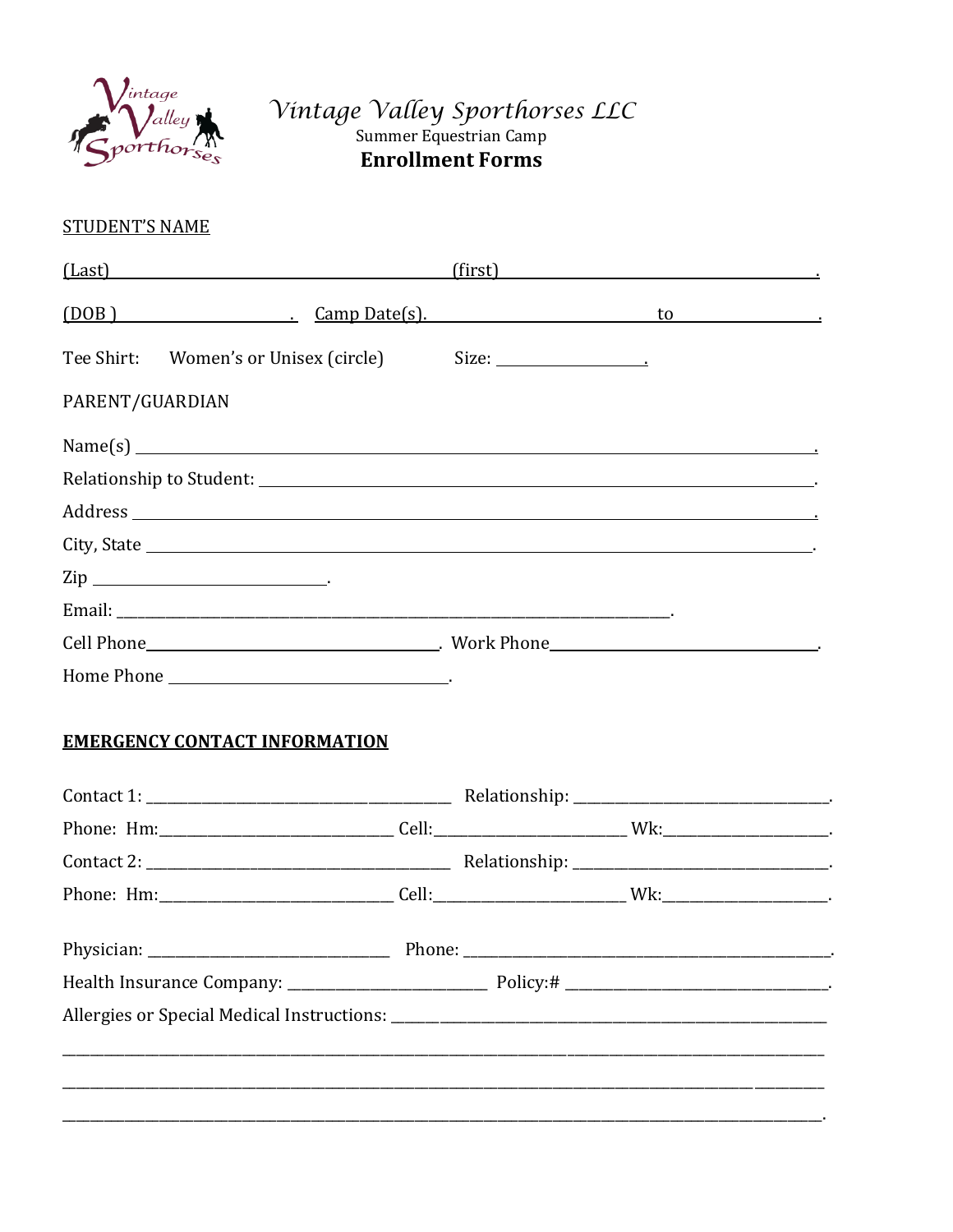

## *Vintage Valley Sporthorses LLC*

### **Medical/Emergency Treatment Consent**

I, \_\_\_\_\_\_\_\_\_\_\_\_\_\_\_\_\_\_\_\_\_\_\_\_\_\_\_\_, hereby voluntarily consent to the rendering of such care, including diagnostic procedures, surgical and medical treatment, by medical doctors, hospitals or their authorized designees, as may in their professional judgment be necessary to provide for the medical, surgical or emergency care of my

(relationship)(hereafter "dependent") – Full Name

I further give my consent to Vintage Valley Sporthorses Owners or Members, (hereafter known as VVS Team), who will be caring for my dependent for the period through through the caring for the period  $\mu$ routine or emergency medical care and treatment necessary to preserve the health of my dependent. In the event that my dependent is injured while under the care of Vintage Valley Sporthorses LLC, Team, I hereby give permission to the VVS Team to provide first aid for said dependent and to take the appropriate measures, including contacting the Emergency Medical Service (EMS) system and arranging for transportation to the nearest emergency medical facility.

In making medical decisions on my behalf for the benefit of my dependent, I direct that the caregiver attempt to contact me. However, if medical care becomes essential, I give permission to VVS Team to make such decisions regarding such treatment as deemed appropriate by the medical doctor, hospital or their authorized designee. In furtherance of any treatment decisions to be made by the caregiver on my behalf for the benefit of my dependent, I authorize the VVS Team to request, obtain, review and inspect any and all information bearing upon my dependent's health and relevant to any such decisions to be made respecting such treatment.

I acknowledge that no guarantees have been made to me as to the effect of such examinations or treatment on the condition of my dependent and that I am responsible for all reasonable charges in connection with the care and treatment rendered to my dependent during this period.

| Signature of Legal Guardian           | Date                         |
|---------------------------------------|------------------------------|
|                                       |                              |
| Name                                  | Name of dependent            |
| Address                               | Date of Birth                |
| Phone                                 | Allergies                    |
| Health Insurance Carrier              | Date of last tetanus booster |
| Health Insurance Policy # and Group # | <b>Current Medications</b>   |
| Personal Care Physician               |                              |
| Address                               | Witness Signature            |
| Phone                                 | Name<br>Date                 |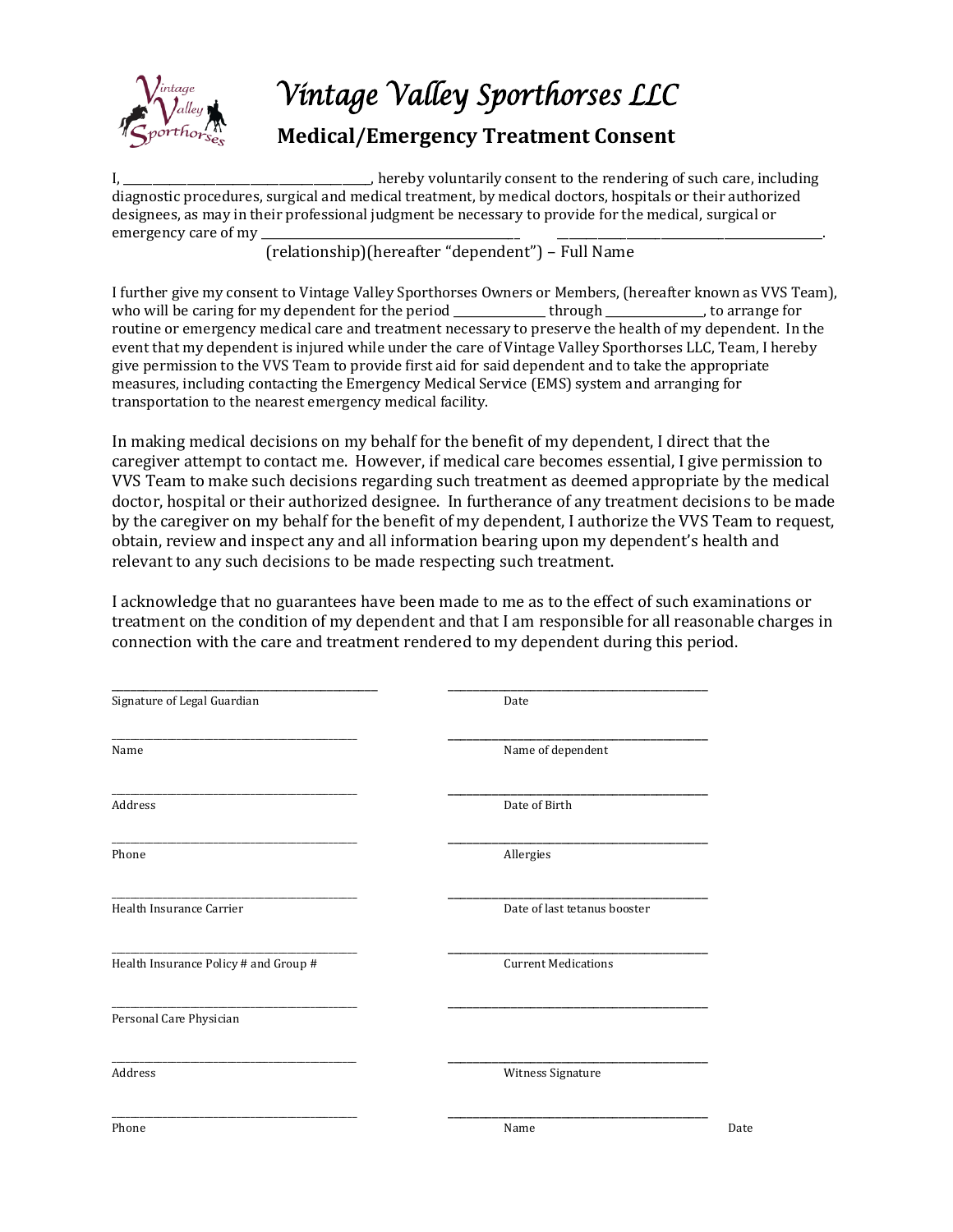### Vintage Valley Sporthorses LLC 11198 Brent Town Road Catlett, VA 20119 *Assumption of Risk, Responsibility & Release of Liability*

**Warning:** There are significant elements of risk in any adventure, sport or activity associated with saddle animals including, but not limited to, horses, mules, and burros (referred to herein as "activity"), and the use of related equipment.

**Acknowledgement of Risks:** I realize that there is an inherent danger in the use of any saddle animal, and that travel with, or upon a saddle animal may involve hazards including, but not limited to, uneven or unstable ground or road surfaces, trees, branches, rocks, stones, gravel, mud, water and/or objects on the ground or roadway; that weather can create slippery conditions associated with fog drip, rain, sleet, ice and snow, motor vehicles, other horses, equipment failure, my ability to control or direct an animal, and the speed at which I cause an animal to move unpredictably and with force; that I may suffer accidents or illness in remote places made as to the habits, disposition, suitability, nature or physical condition of any animal. I realized that the unpredictability of the risks, dangers and hazards of the activity; that wearing a helmet is a basic precaution; and that I should ask about other potential risks, dangers, hazards, recommended precautions and procedures.

**Express Assumption of Risk and Responsibility:** In recognition of the inherent risks of the activity, which I and any minor children for which I am responsible will engage, including approaching, handling, mounting, riding, and dismounting a saddle animal, I confirm that I am (we are) physically and mentally capable of participating in the activity, and using the equipment. I/We participate willingly and voluntarily, and I assume full responsibility for personal injury, accidents or illness, including death. I assume all responsibility for damage to or loss of personal property as the result of any accidents that may occur.

I assume the risk(s) of personal injury, accidents and/or illness, including but not limited to sprains, torn muscles and/or ligaments, fractured or broken bones, eye damage; cuts, wounds, scrapes, abrasions and/or spinal injuries; animal bite or attack, insect bites, allergic reaction, shock paralysis, and/or death; and acknowledge that if, during the activity, l/we experience fatigue, chill, and/or dizziness, my/our reaction time may be diminished, and the risk of an accident increased.

**Covenant of Good Faith:** I recognize that you, as provider of goods and/or services, will operate under covenant of good faith and fair dealing, but that you may find necessary to terminate an activity due to forces of nature, medical necessities, or other problems; and/or refuse or terminate the participation of any person you judge to be incapable of meeting the rigors or requirements of participating in the activity. I accept your right to take such actions for the safety of myself and/or other participants,

**Authorization:** I hereby authorize any medical treatment deemed necessary in the event of any injury while participating in the activity. I either have appropriate insurance, or in its absence, agree to pay all costs of rescue and/or medical services as may be incurred on my/our behalf.

**Release:** In consideration of services or property provided, I, myself, and any minor children for whom I am parent, legal guardian, or otherwise responsible, and heirs, personal representatives or assigns, do hereby release. Vintage Valley Sporthorses LLC, Vintage Valley Farm and/or LLC, BW Farm LLC (including any successors, owner or owners or any assignee or successor in interest), its principals, directors,officers, shareholders agents, employees and volunteers, and each and every land owner, municipal, and/or governmental agency upon whose property and activity in conducted, from all liability and waive any claim for damage arising from any cause whatsoever (except that which is the result of gross negligence).